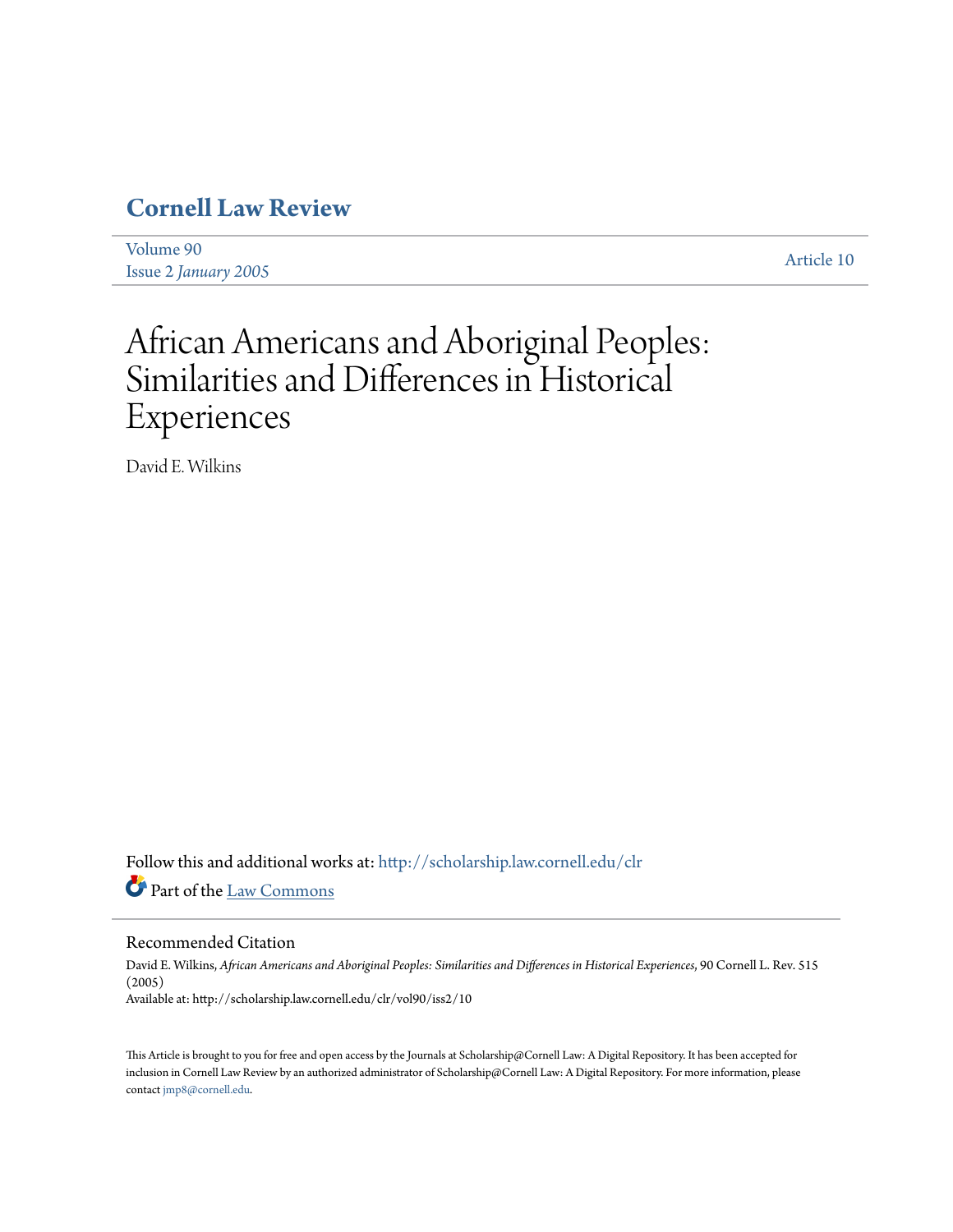### AFRICAN AMERICANS AND ABORIGINAL PEOPLES: SIMILARITIES AND DIFFERENCES IN HISTORICAL EXPERIENCES

*David E. Wilkinst*

#### **INTRODUCTION**

In August of 2003, Harvard University hosted a major conference, organized by the Civil Rights Project, titled *Segregation and Integration in America's Present and Future.* The conference was appropriately subtided the *Color Lines Conference,* in reference to W.E.B. Du Bois's classic 1903 study *The Souls of Black Folk.'* This sprawling conference brought together some of the more significant actors in the Civil Rights arena-including Gary Orfield, Julian Bond, Antonia Hernandez, Glenn Loury, William Julius Wilson, and Gerald Torres-to reflect on the dynamics of residential segregation, racial identity, institutional barriers to racial integration, inequalities in higher education, and, of course, lessons learned and not learned from the powerful ruling in *Brown v. Board of Education.2*

While the attendees at the conference generally comprised a racially and ethnically diverse group, a mere handful were of Native American origin. Moreover, of the fifty-one panels presented, only one focused upon indigenous issues.3 The few Native-American attendees were disappointed by the paucity of attention paid to indigenous issues and rights, particularly because native communities have endured and continue to endure profound civil, social, religious, legal, and economic problems at the individual, tribal, and national levels. This lack of indigenous representation and depth of coverage of issues affecting tribal peoples could, understandably, be attributed to two broad factors. First, Native Americans are a relatively small but incredibly diverse population comprised of approximately 2.4 million self-identified native people that are divided into 562 separate federally-recognized political entities. 4 Second, and of even greater import,

David E. Wilkins (Lumbee), is Professor of American Indian Studies at the University of Minnesota. He holds Adjunct appointments in Political Science, Law, and American Studies.

**I** W.E.B. Du Bois, THE **SOULS** OF BLACK FOLK (1996).

<sup>2</sup> 347 U.S. 483 (1954).

**<sup>3</sup>** Three of the members of this single panel dealing with indigenous civil rights concerns comprised the majority of Native-American attendees.

<sup>4</sup> **DAVID** E. WILKINS, AMERICAN **INDIAN** POLITICS **AND** THE **AMERICAN** POLITICAL SYSTEM 34 (2002) (citing early data from the 2000 U.S. census). In addition, over 100 groups arc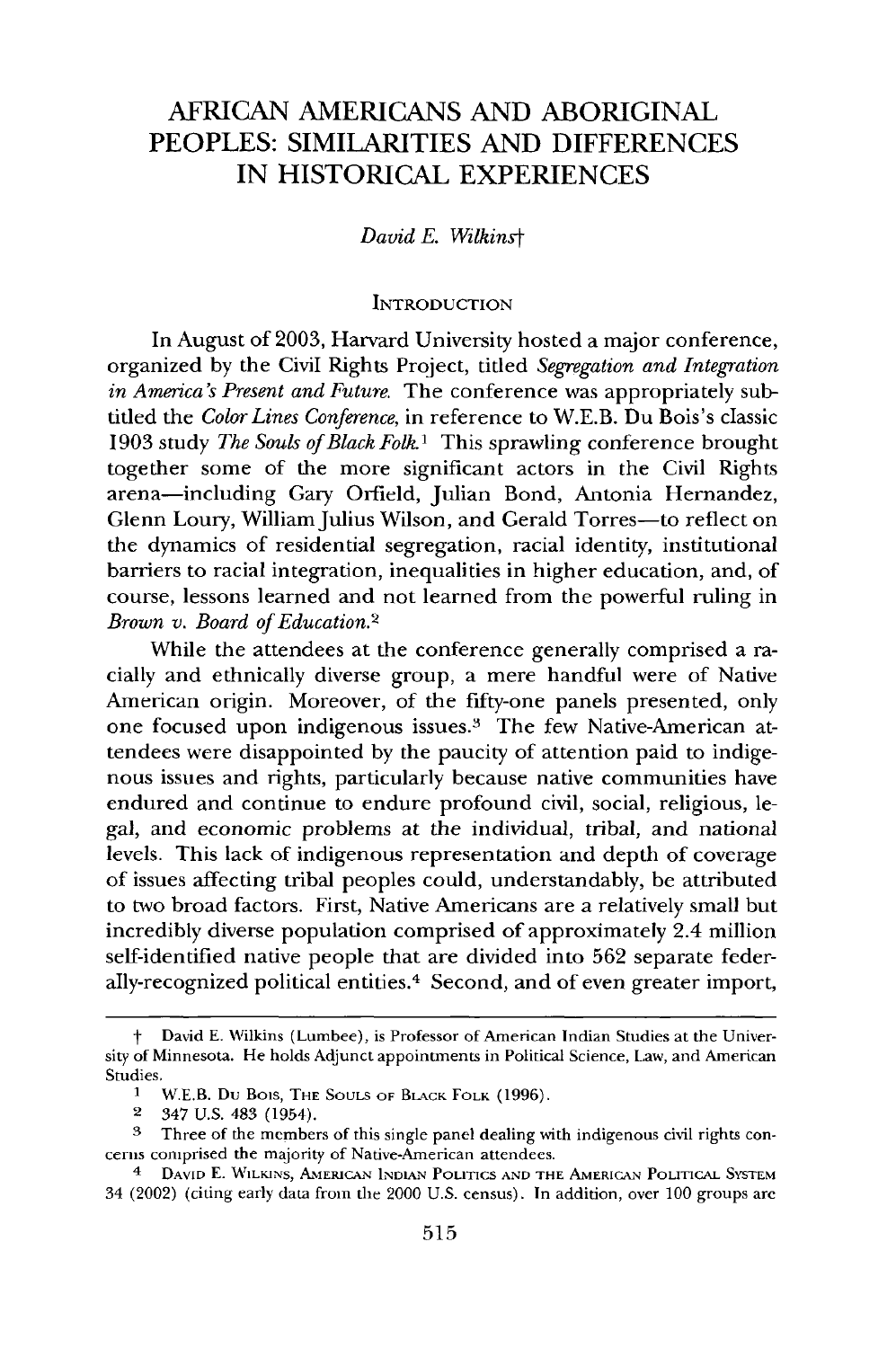is that these diverse small nations occupy a distinctive political, cultural, legal, and territorial position within the United States,<sup>5</sup> which is disparate enough from that of other minority groups to make extensive coverage at such a conference unlikely.

This second factor, the unique status of indigenous peoples as separate political bodies, with *sui generis* cultural, legal, and proprietary rights as the original nations in the Americas, differentiates First Nations from other ethnic minorities. The hundreds of diplomatic accords negotiated between tribal nations and European states, the United States, and several of the thirteen original colonies confirm this separate status. 6 The Framers of the Constitution further cemented the unique position of tribal nations, delegating to Congress the power to control commercial relations with tribes7-a power deemed essential for U.S. financial and political stability during those critical years of American history.

Before addressing the profound differences between indigenous people and other resident racial or ethnic groups, this Article examines some parallels between African-American and indigenous life experiences under the American political and legal systems. The article will then shift its focus to the more significant differences between the African-American experience and that of First Nations.

#### **I**

#### AN ASSESSMENT OF SIMILARITIES

The most fundamental similarity between the African-American and Native-American experiences was the lack of humanity that the white establishment presumed each group to possess.<sup>8</sup> Church officials, lawmakers, and legal minds intensely debated the relative humanity of each group. The fundamental philosophical and religious question was whether African Americans and Indians were human beings, entitled to human rights protections like Euro-Americans, or in-

actively pursuing federal recognition, over fifty tribes have state recognition, and several groups have been terminated by congressional enactment. *See id.* at 20-23.

**<sup>5</sup>***See generally id.* at 41-62 (discussing tribes' unique status as sovereign nations, as opposed to minority groups, and the features that accompany this status).

*<sup>6</sup> See generally* VINE DELORIA, JR. **&** RAYMOND J. **DEMALLIE,** 2 **DOCUMENTS** OF AMERICAN INDIAN DIPLOMACY: TREATIES, AGREEMENTS, AND CONVENTIONS, 1775-1979, at 745-49, 1018-19, 1084-86 (1999) (containing a brilliant cross-section of the diplomatic accords negotiated and providing a detailed narrative accompanying these important documents).

**<sup>7</sup>** *See* U.S. CONST. art. I, § 8, cl. 3 (stating that the Congress shall have the power "To regulate Commerce with foreign Nations, and among the several States, and the Indian Tribes").

<sup>8</sup> This lack of humanity is easily identifiable in the African-American experience, as their ancestors were first imported as slaves.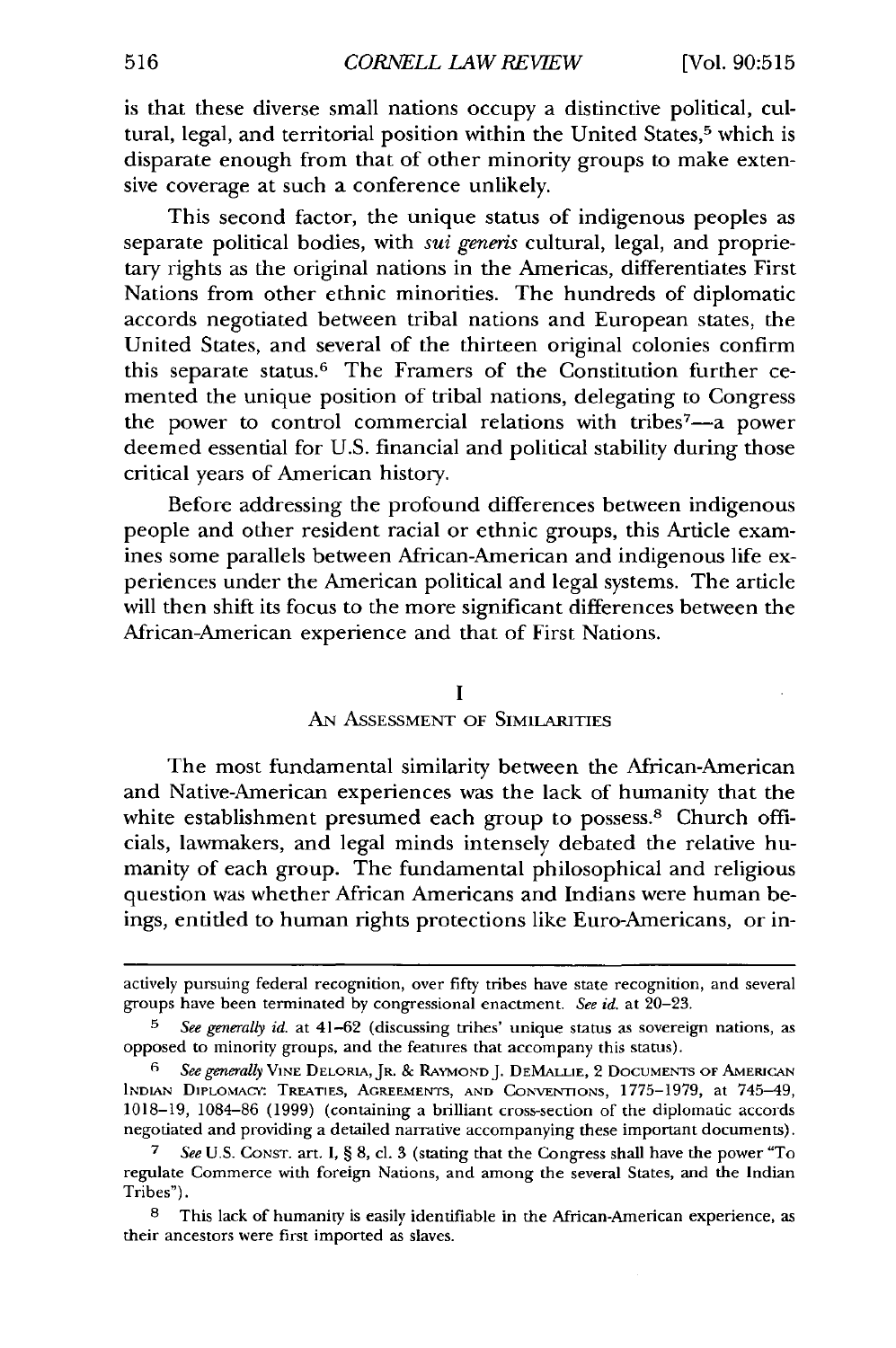ferior beings, undeserving of comparable rights because of their alleged animal-like nature. <sup>9</sup>

For several centuries, whites used the perceived religious deficiencies of African Americans, principally their alleged heathenism, to justify enslavement and inferior treatment.<sup>10</sup> Numerous examples evidence the prevailing ethos of inferiority that Europeans or Euro-Americans held towards indigenous peoples from the fifteenth century, the time of Christopher Columbus, through the late nineteenth century. Robert A. Williams, Jr., in his study *The American Indian in Western Legal Thought: The Discourses of Conquest,* shows that the legal doctrines of *discovery* and *conquest* have been used to deny the basic human rights of Native peoples in the United States from historical times to the present:

Violent suppression of Indian religious practices and traditional forms of government, separation of Indian children from their homes, wholesale spoliation of treaty-guaranteed resources, forced assimilative programs, and involuntary sterilization of Indian women represent but a few of the practical extensions of a racist discourse of conquest that at its core regards tribal peoples as normatively deficient and culturally, politically, and morally inferior.<sup>11</sup>

Likewise, while the Thirteenth, Fourteenth, and Fifteenth Amendments to the Constitution accorded African Americans a measure of legal recognition of their humanity and constitutional personhood,<sup>12</sup> it was not until a federal court decision in 1879 that the law began to constitutionally recognize Indians as "persons."<sup>13</sup>

A second similarity between the African-American and indigenous experiences is the paradoxical treatment that each group has received from federal authorities. African Americans faced the inherent contradiction embedded in the U.S. Constitution, which banned the slave trade after 1808,<sup>14</sup> yet respected the legality of slavery until

**<sup>9</sup>** Whites considered African Americans to be "draft" animals because they labored and Indians to be "wild" animals because they occupied large areas of land. See **VINE** DELO-RIA, JR., **CUSTER DIED FOR** YOUR **SINS:** AN INDIAN MANIFESTO 8 (1988).

*<sup>10</sup> See* WINTHROP D. JORDAN, WHITE OVER BLACK: AMERICAN ATTITUDES TOWARD THE **NEGRO,** 1550-1812, at 91-96 (1968).

<sup>11</sup> ROBERT A. WItIsAMS, JR., **THE** AMERICAN **INDIAN** IN WESTERN **LEGAL THOUGHT:** THE DISCOURSES OF **CONQUEST** 325-26 (1990) (citations omitted).

*<sup>12</sup> See* U.S. **CONST.** amends. XIII, XIV, XV.

*<sup>13</sup> See* United States *ex rel.* Standing Bear v. Crook 25 F. Cas. 695, 700 (C.C.D. Neb. 1879) (No. 14,891) (declaring that *"an* Indian is a 'person' within the meaning of the laws of the United States, and, has, therefore the right to sue out a writ of habeas corpus in a federal court").

<sup>14</sup> While Article I, § 9 of the Constitution forbade Congress from limiting the slave trade before 1808, Congress passed legislation in 1807 that banned such trade, and President Jefferson signed the act into law that same year to take effect in 1808. *See* ROBERT A. DrVINE ET AL., AMERICA: **PAST** AND **PRESENT** 226 (1984).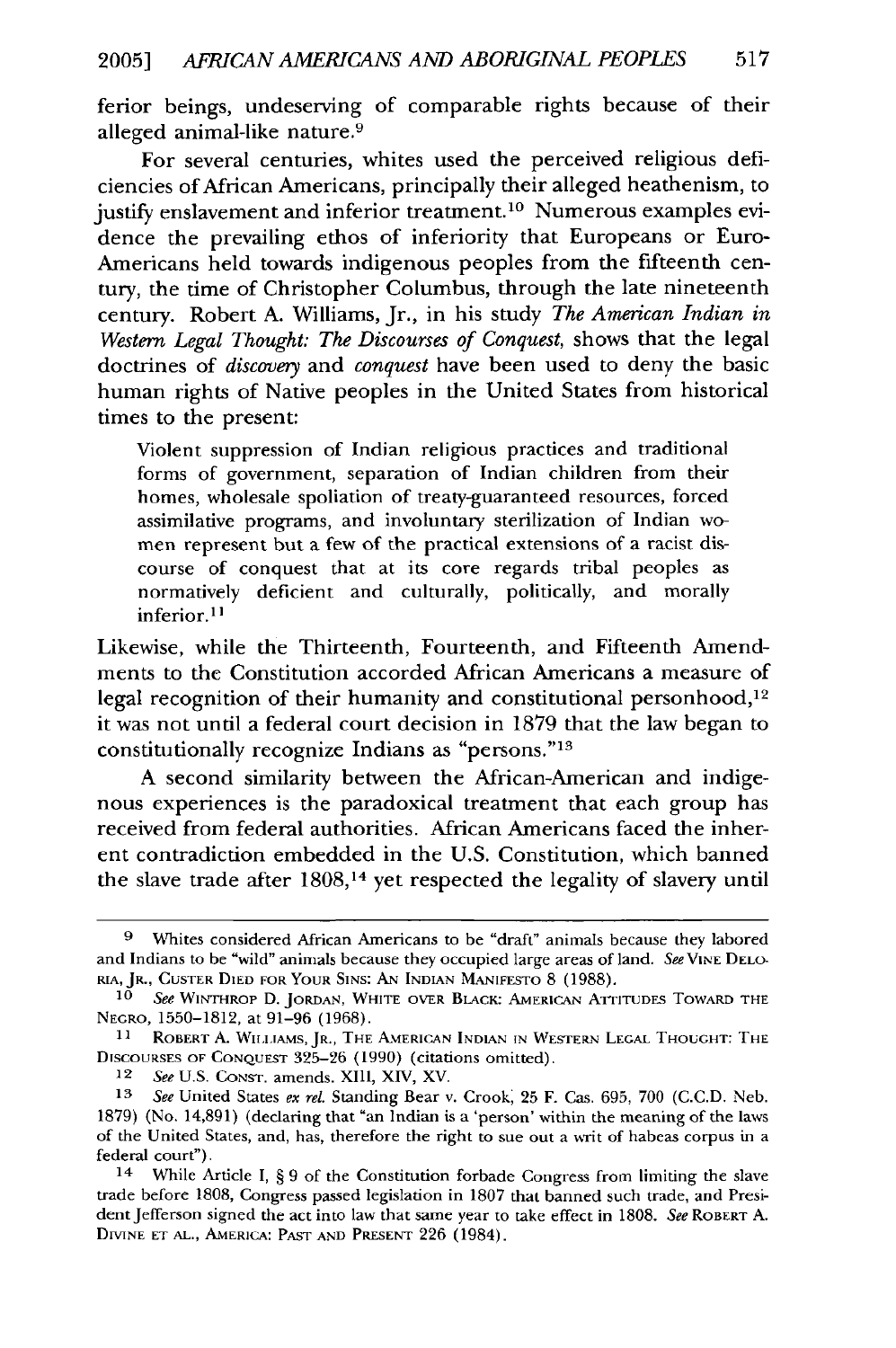the Civil War and the ratification of the Thirteenth Amendment in 1865.15 Similarly, tribal nations have been deemed independent nations due to their treaty-based relationship with the United States and preexisting status as de facto and de jure sovereign polities, <sup>16</sup> yet Congress (sanctioned by the federal courts) has asserted a virtually absolute power over tribal nations, their lands, and resources since *United States v. Kagama.1 <sup>7</sup>*

These first two similarities confirm that the original status of Africans, African Americans, and First Nations under U.S. law was an extraconstitutional consideration. Whites considered African Americans, as slaves, to be legally inferior beings and thus denied them basic constitutional rights and privileges.18 Likewise, the United States viewed the politically "foreign" tribal nations as extra-constitutional entities, even though they were domestically situated, because they were not parties to the Constitution's construction. 19 Therefore, this document was largely inapplicable to tribal nations and their affairs inside Indian land.

John Noonan raises a discussion that forms the basis for a third similarity between the African-American and indigenous experiences: the place of "persons" in the law.20 Noonan's thesis is that the American legal tradition has often given "masks" to participants in its process, concealing those persons' true character.<sup>21</sup> These masks are "legal construct[s]" that function to "suppress[ ] the humanity of a participant in the process."<sup>22</sup> Noonan focuses largely on African Americans and the institution of slavery: American law shielded-or "masked"-African Americans' humanity behind various descriptions normally reserved for real, personal, or other types of property.<sup>23</sup>

(emphasis added)).

**18** *See, e.g.,* Dred Scott v. Sandford, 60 U.S. (19 How.) 393, 405-08 (1856).

**19** *See* WILKINS, *supra* note 4, at 44-46.

**20** *SeeJOHN* T. **NOONAN,** JR., PERSONS **AND MASKS** OF THE LAw: CARDozo, **HOLMES, JEF-FERSON, AND WAYrHE AS** MAKERS OF THE **MASKS** 3-28 (1976).

22 *Id.* at 20.

**23** *See, e.g., id.* at 39 ("From the beginning of the colony, 'slave' and 'Negro' were terms of art indicating a special legal status.").

*<sup>15</sup> See* U.S. **CONST.** amend. XIII.

**<sup>16</sup>** *See,* e.g., Gloria Velencia-Weber, *The Supreme Court's Indian Law Decisions: Deviations from Constitutional Principles and the Crafting of Judicial Smallpox Blankets, 5 U. PA. J. CONST. L.* 405, 422 (2003).

**<sup>17</sup>** 118 U.S. 375, 384-85 (1886)

The power of the General Government over these remnants of a race once powerful, now weak and diminished in numbers, is necessary to their protection, as well as to the safety of those among whom they dwell. It must exist in that government, because it never has existed anywhere else, because the theatre of its exercise is within the geographical limits of the United States, because it has never been denied, and because *it alone can enforce its laws on all the tribes.*

<sup>21</sup> *Id.* at 18-19.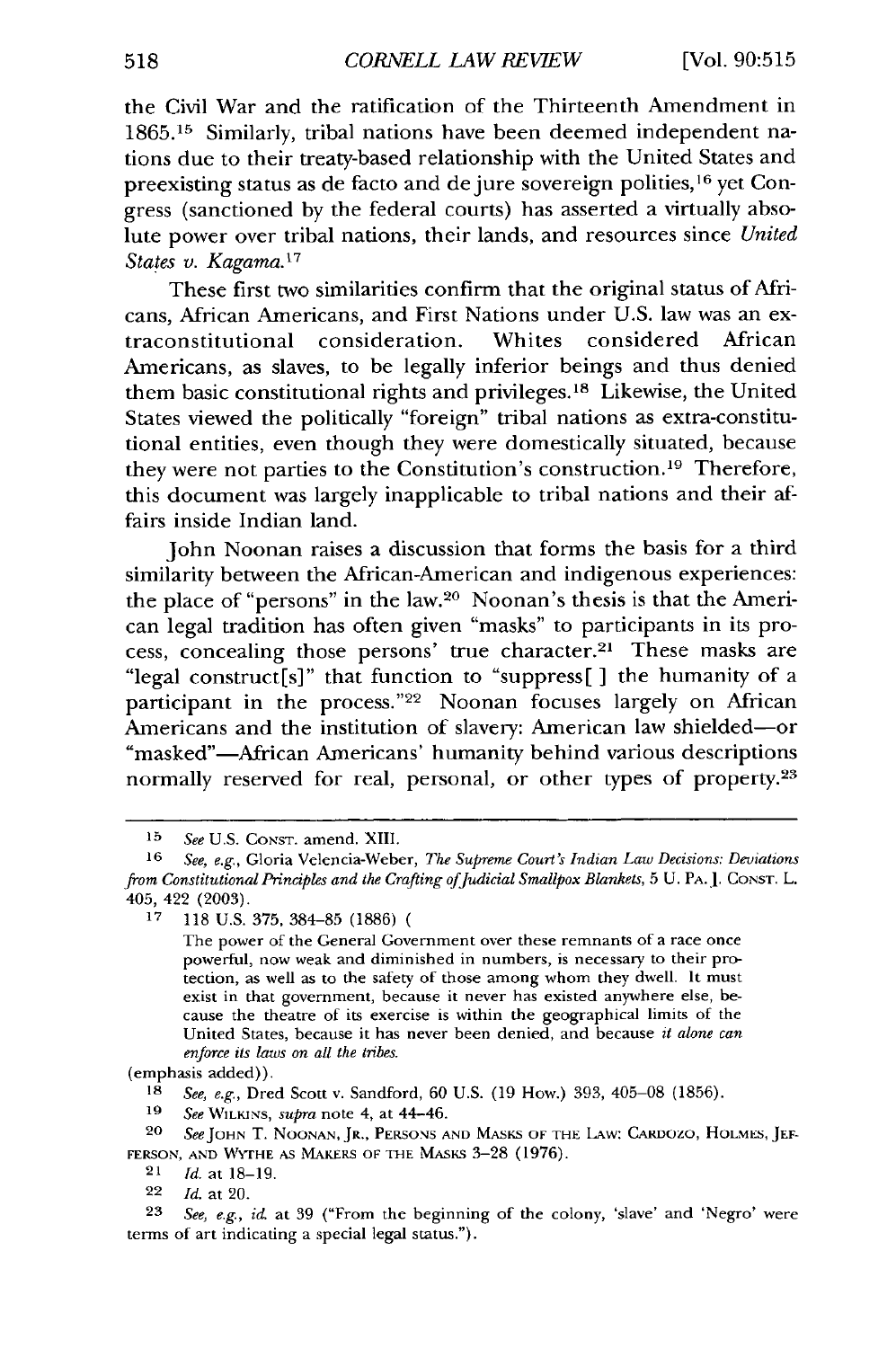Once "the law" had labeled African Americans as "property," they could then be bartered, sold, or even killed without the legal system having to confront the reality that African Americans were human beings entitled to human rights and civil liberties.<sup>24</sup>

Federal law and policy concerning Native Americans also uses "masks," which deny the basic humanity of Native peoples. Unlike the "masks" the legal system cast upon African Americans, many of the masks cast upon Native populations continue to haunt indigenous people. The Supreme Court has, at various times, characterized tribal nations as "dependent" peoples and as "wards of the nation."25 The Court has also described tribal nations as discovered and conquered peoples, connoting that their proprietary and sovereign rights were explicitly and categorically reduced vis-á-vis the discovering conquerors. 26 Another "mask" suggests that the United States has plenary authority over tribes and their resources, thus justifying Congressional allotment of tribal lands-without first securing tribal consent-in direct violation of treaty provisions.27 A contemporary legal "mask" facing Native Americans is the notion that tribal nations, having been geographically incorporated into the body politic of the United States, have thereby implicitly lost certain inherent powers of sovereignty, including the right to exercise criminal jurisdiction over non-Indians who commit crimes within their borders.<sup>28</sup>

A fourth parallel in the experiences of African Americans and Native Americans centers on sporadic and intermittent efforts to force assimilation of African Americans and Native Americans into the body politic. 29 The sporadic and intermittent nature of such efforts is evidenced by the fact that the overall goal of American society until *Brown* was generally to deny African Americans entrance to the social contract.30 Similarly, indigenous peoples at times faced concentrated,

<sup>24</sup> *See id.* at 29-64.

<sup>25</sup> United States v. Kagama, 118 U.S. 375, 383-84 (1886); *see also* Cherokee Nation v. Georgia, 30 U.S. (5 Pet.) 1, 2, 17 (1831) (analogizing the relationship between Native Americans and the United States to "that of a ward to his guardian" because "[t]hey look to our government for protection; rely upon its kindness and its power; appeal to it for relief to their wants; and address the president as their great father").

**<sup>26</sup>** SeeJohnson v. McIntosh, 21 U.S. (8 Wheat.) 543, 588 (1823) (denying a tribe the right to hold legal title to occupied land because "[c]onquest gives a title which the Courts of the conqueror cannot deny"); *see also* Tee-Hit-Ton Indians v. United States, 348 U.S. 272, 279-81 (1955) (holding that a Native American group was not entitled to compensation under the Takings Clause for taking of timber from occupied land).

<sup>27</sup> *See* Lone Wolf v. Hitchcock, 187 U.S. 553, 567-68 (1903).

<sup>28</sup> *See* Oliphant v. Suquamish Indian Tribe, 435 U.S. 191, 212 (1978) ("Indian tribes do not have inhecent jurisdiction to try and to punish non-Indians.").

*<sup>29</sup> See* WILKINS, *supra* note 4, at 192-93.

See, e.g., Joyotpaul Chaudhuri, *American Indian Policy: An Overview*, in AMERICAN IN-DIAN POLICY IN THE TWENTIETH CENTURY 30-31 (Vine Deloria, Jr. ed., 1985) (discussing the conflict between the methodological individualism of the Bill of Rights and various tribes' differing philosophy of the self).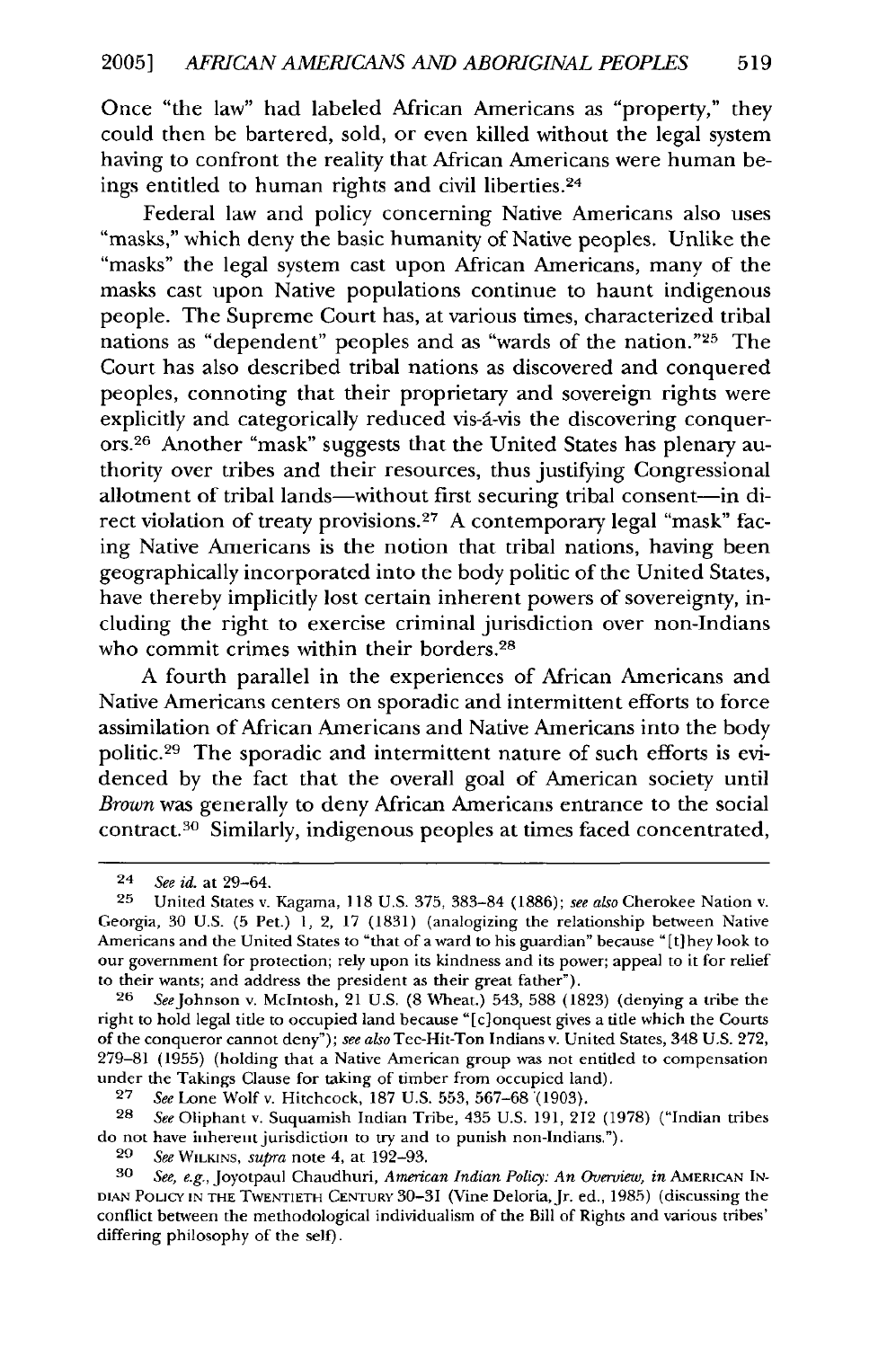coercive, and unrelenting pressure to assimilate into American society, albeit on an inferior level. Despite wide variation in this important sphere, certain thrusts have sought to assimilate the members of both groups:

Since our Government was organized two questions, or rather two classes of questions, have transcended all others in importance and difficulty, viz, the relations of the Government and the white people to the negroes and to the Indians. The negro question has doubtless absorbed more of public attention, aroused more intense feeling, and cost our people more blood and treasure than any other question, if not all others combined. That question, it is to be hoped, is settled forever in the only way in which its settlement was possible-by the full admission of the negro to all the rights and privileges of citizenship. Next in importance comes the Indian question, and there can be no doubt that our Indian wars have cost us more than all the foreign wars in which our Government has been engaged. It is time that some solution of this whole Indian problem, decisive, satisfactory, just, and final, should be found. In my judgment, it can be reached only by a process similar to that pursued with the negroes.<sup>31</sup>

Additionally, in the late nineteenth and early twentieth centuries, the federal government conducted for a brief period an industrial boarding school to provide education for the children of freed slaves, a social experiment that aimed simultaneously to "enlighten" and "elevate" the status of black and Indian children.<sup>32</sup> The school's founder, Samuel Chapman Armstrong, believed that Indian and African American children "must be understood as races that occupied various rungs on a Social Darwinist 'scale of civilization.'"33

Despite the profound political and legal differences discussed below, another similarity in the historical experience of Native Americans and African Americans centers on the denial of voting rights. The two groups have faced, *inter alia,* a bevy of ideological, institutional, financial, and legal constraints that have either denied or diluted their voting power.34 While the Fifteenth Amendment, in

**<sup>31</sup>**REPORT **OF THE** COMMISSIONER **OF INDIAN AFFAIRS,** H. **EXEC.** Doc. No. 44-1, at 388 (1876).

**<sup>32</sup>** Laura L. Lovett, *"African and Cherokee by Choice".- Race and Resistance Under Legalized Segregation, in* **CONFOUNDING THE** COLOR LINE: THE INDIAN-BLACK **EXPERIENCE IN** NORTH AMERICA 204 (James F. Brooks ed., 2002).

<sup>33</sup> *Id.* at 203.

<sup>34</sup> *See* **DONALD C. NIEMAN,** PROMISES **TO KEEP:** AFRICAN-AMERICANS **AND THE** CONSTITU-**TIONAL** ORDER, **1776** TO THE PRESENT 78-113 (1991) (discussing constraints on the ability of African Americans **to** exercise their voting power); WILKINS, *supra* note 4, at 191 (discussing constraints on the ability of Native Americans to exercise their voting rights).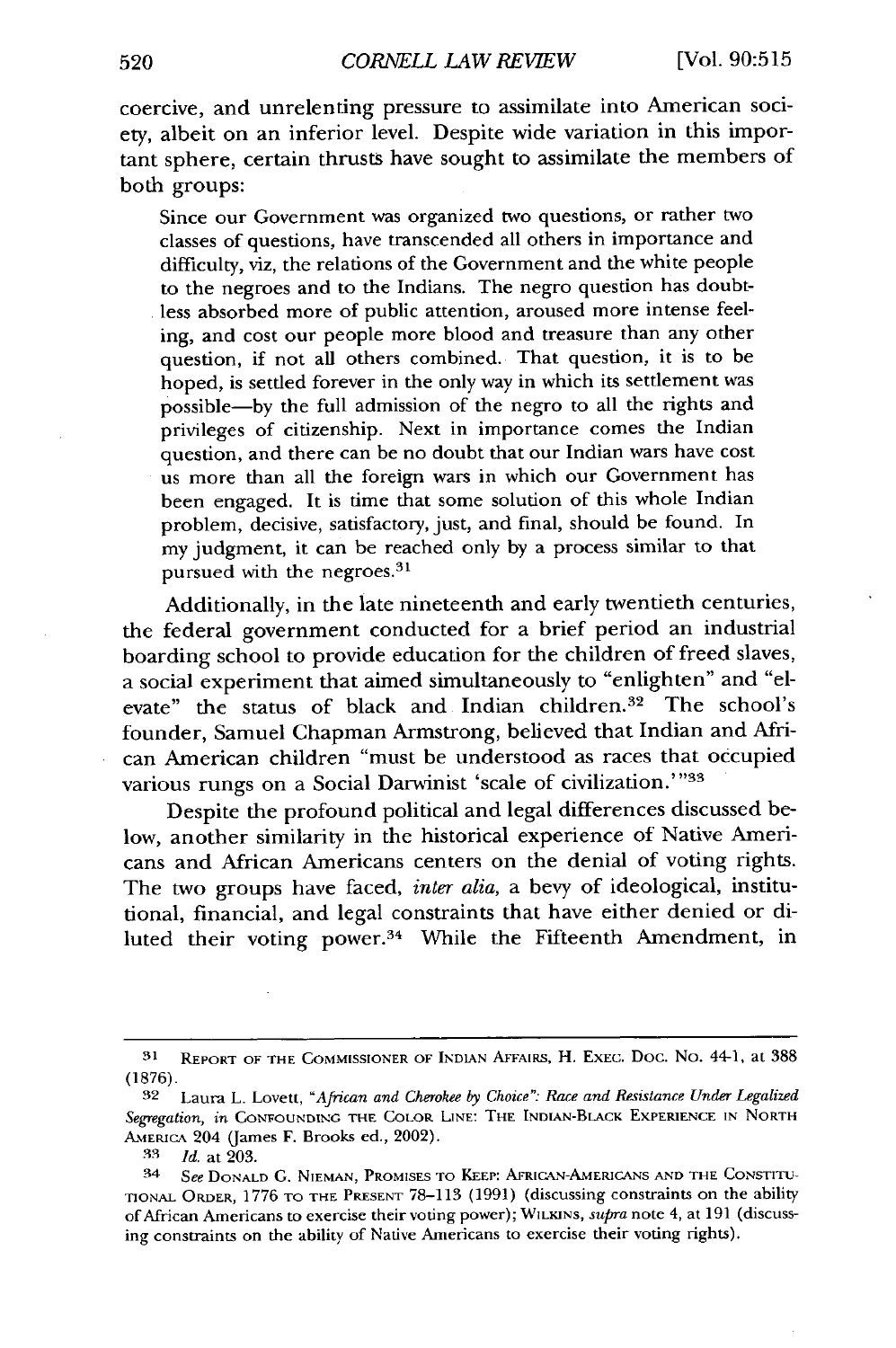theory, granted African Americans the right to vote, $35$  many African Americans were nonetheless denied voting privileges until the Voting Rights Act of **1965.36** Likewise, the Indian Naturalization Act seemingly conferred the right to vote upon Native Americans,<sup>37</sup> yet several states, including Arizona, New Mexico, and Utah, continued to deny the franchise to Native Americans living in those states until as late as the 1960s.38 Both African Americans and Native Americans have endured poll taxes, literacy tests, and gerrymandering, while African Americans have also had to overcome unabashed violence.<sup>39</sup> Furthermore, Native Americans have confronted constitutional arguments contesting their suffrage, including arguments citing Native Americans' exemption from certain state taxes, 40 as well as sovereignty arguments, claiming that Native Americans' status as members of alien nations precludes them from voting.<sup>41</sup>

**A** sixth parallel between the treatment of the two groups can be seen in the timing of their social integration. In 1954, the same year the Court decided *Brown,* Congress passed the first termination law, a measure aimed at incorporating and integrating Native Americans into American society **by** abruptly ending the federal government's trust relationship to the Menominee tribe of Wisconsin.42 Ironically, the termination policy was euphemistically labeled the Indians' "Emancipation Proclamation," because it theoretically would "free" tribal nations and their encumbered citizens from the oppressive bureaucracy of federal paternalism **. 4 3**

One final parallel will suffice. Throughout the 1960s and 1970s, the federal government extended a measure of equal rights and opportunities to African Americans **by** prohibiting employment discrimi-

*39 See* WILKINs, *supra* note 4, at 193-94. For example, several redistricting attempts in parts of Montana and South Dakota, both historically and presently, have sought to dilute the Native American vote. *Id.* at 194.

*40 See id.* at 194-95 (citing Glenn **A.** Phelps, *Mr. Gerry Goes to Arizona: Electoral Geography and Voting Rights in Navajo County,* 15 AM. INDIAN **CULTURE** REs. J. 63 (1991)).

41 McCool, *supra* note **38,** at **106-07;** *see* Elk v. Wilkins, 112 U.S. 94, 109 (1884).

42 Menomine Indians Act of June 17, 1954, Pub. L. No. 83-399, 68 Stat. 250 (codified at 25 U.S.C. §§ 891-902), *repealed by* Menomine Restoration Act of December 22, 1973, Pub. L. No. 93-197, § 3(b), 87 Stat. **770;** *see* **DONALD** L. Fixico, TERMINATION **AND** RELOCA-**TION:** FEDERAL **INDIAN** POLICY, 1945-1960, at 94-104 (1986).

43 *See* Fixico, *supra* note 42, at 95.

*<sup>35</sup> See* U.S. CONsT. amend. XV ("The right of citizens of the United States to vote shall not be denied or abridged **by** the United States or **by** any State on account of race, color, or previous condition of servitude.").

**<sup>36</sup>** Voting Rights **Act** of 1965, Pub. L. No. 89-110, 79 Stat. 437 (codified as amended at 42 U.S.C. **§§** 1971, 1973 (2000)).

**<sup>47</sup>** Indian Citizenship Act ofJune 2, 1924, Pub. L. No. 68-175, 43 Stat. **253** (codified as amended at 8 U.S.C. § 1401(b) (2000)).

**<sup>38</sup>** *See* Daniel McCool, *Indian Voting, in* AMERICAN INDIAN POLICY IN THE TWENTIETH **CENTURY,** *supra* note 30, at 108-16.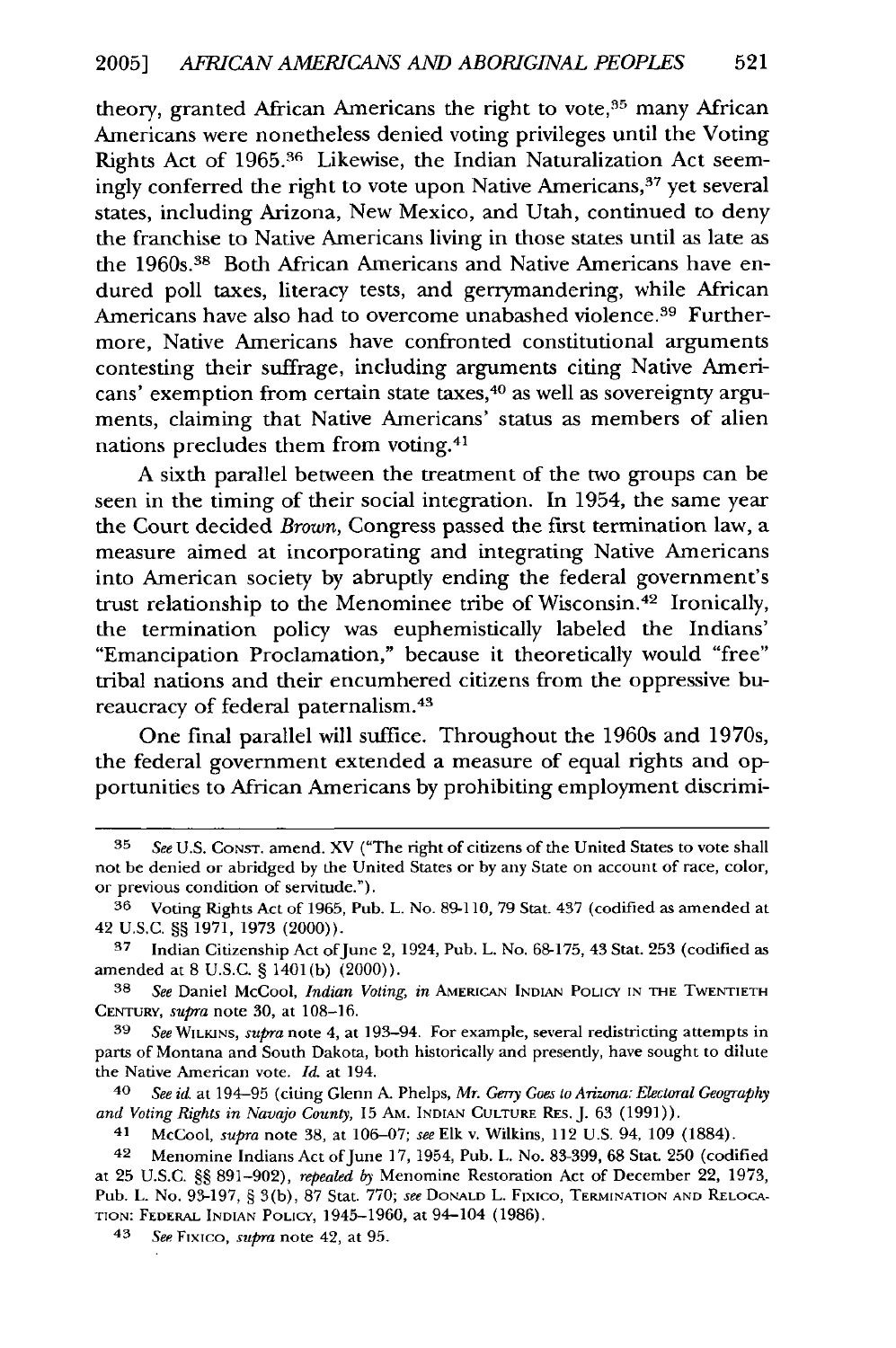nation,  $44$  protecting voting rights,  $45$  encouraging affirmative action,  $46$ and striking down state antimiscegenation laws. 47 Despite these important changes, many African Americans still face discrimination and resegregation in housing and employment, poverty, and unfair treatment **by** the criminal justice system (such as racial profiling), all of which combine to fundamentally limit their rights to life, liberty, and justice.<sup>48</sup>

Similarly, Native Americans have faced coerced assimilation into the American mainstream, through which they have been forced to sacrifice additional lands, natural resources, and treaty and civil rights. The citizenship that they have received in return has amounted to a second-class citizenship in many parts of the country due to persistent discrimination and ongoing legal constraints, including congressional and judicial attacks on their rights. 49 As the **U.S.** Commission on Civil Rights noted in a detailed report issued in **2003:**

**A** quiet crisis is occurring in Indian **Country.** Whether intentional or not, the government is failing to live up to its trust responsibility to Native peoples. The federal government undertook a legal and moral obligation to make up for what had been taken from Native Americans and to ensure their well-being. This obligation is rooted in the history of displacement of entire tribes and the confiscation of natural resources that they depended upon for their livelihood. Perennial government failure to compensate Native Americans and the residual effects of the nation's long history of mistreatment of Native peoples have increased the need for federal assistance even further. Efforts to bring Native Americans up to the standards of

<sup>44</sup> *See, e.g.,* Civil Rights Act of 1964, Pub. L. No. 88-352, 78 Stat. 241 (codified as amended at 42 U.S.C. § 2000 (2000)) (prohibiting discrimination in public accommodations, including employment).

<sup>45</sup> *See, e.g.,* Voting Rights Act of 1965, Pub. L. No. 89-110, 79 Stat. 437 (codified as amcnded at 42 U.S.C. §§ 1971, 1973 (2000)) (empowering the federal government to take a broad range of action to adequately ensure that no citizen is denied the right to vote on account of race); Harper v. Va. Bd. of Elections, 383 U.S. 663, 670 (1966) (holding that Virginia's poll tax violates the Fourteenth Amendment).

<sup>46</sup> *See, e.g.,* Exec Order No. 11,375, 35 Fed. Reg. 14,303 (Oct. 13, 1967) (requiring that federal contractors take affirmative action towards hiring minorities).

<sup>47</sup> *See* Loving v. Virginia, 388 U.S. **1,** 12 (1965) (holding Virginia's ban on interracial marriage unconstitutional).

<sup>48</sup> *See* Norman Redlich, *"Out Damned Spot; Out I Say:" The Persistence of Race in American Law,* 25 VT. L. REv. 475, 516-21 (2001). *See generally* A COMMON DESTINY: BLACKS **AND AMERICAN** SOCIETY (Gerald DavidJaynes **&** Robin M. Williams,Jr. eds., **1989)** (analyzing the continued challenges African Amcricans face in the United States).

<sup>&</sup>lt;sup>49</sup> See generally FREDERICK E. HOXIE, A FINAL PROMISE: THE CAMPAIGN TO ASSIMILATE THE **INDIANS,** 1880-1920 (1984) (surveying efforts to assimilate Native Americans and the resulting economic and social suffering); PE-I'RA T. SHATrUCK & **JILL** NORGREN, **PARTAL** JUSTICE: FEDERAL INDIAN LAW **IN A** LIBERAL CONSTITUTIONAL SYSTEM (1991) (describing courts' legal treatment of Native Americans as inherently contradictory because the federal government's plenary power over Native Americans counteracts principles of equal treatment).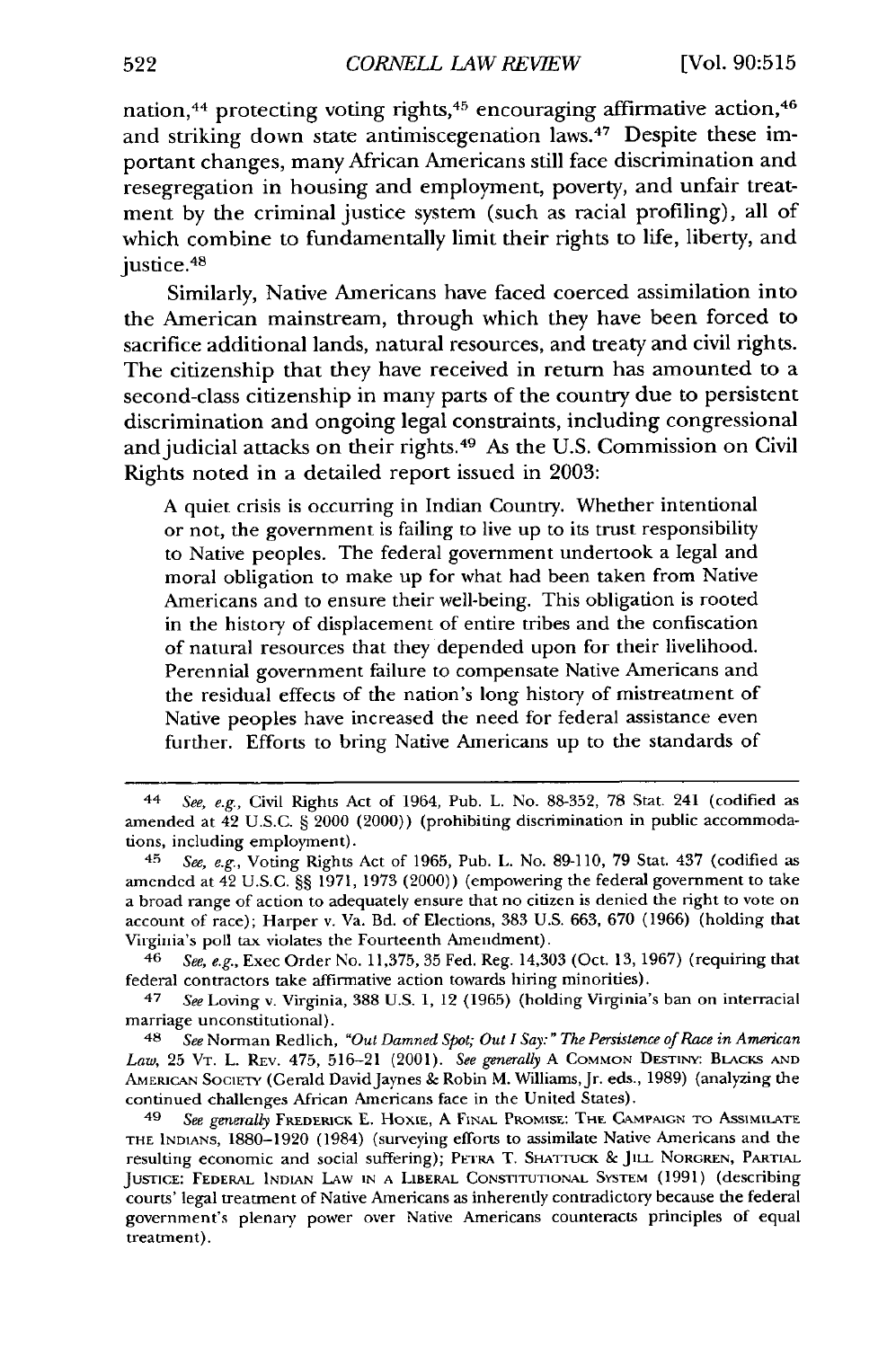other Americans have failed in part because of a lack of sustained funding. The failure manifests itself in massive and escalating unmet needs in areas documented in this report and numerous others. The disparities in services show evidence of discrimination and denial of equal protection of the laws.<sup>50</sup>

Although the legal system has supposedly integrated Native Americans into the broader characterization of Americans, Native Americans nonetheless remain a marginalized community.

#### II

#### DIFFERENCES BETWEEN NATIVE-AMERICAN AND AFRICAN-AMERICAN EXPERIENCES

The similarities presented above provide potent parallels in the historical experiences of African Americans and Native Americans, but history, law, politics, and culture suggest even greater substantive differences between these two groups. The first and most obvious difference is that Native Americans are the indigenous inhabitants of the United States. Of what significance is this obvious observation? The preexistence and the nationhood that tribal nations, qua nations, possessed underlies the distinctive sovereign-to-sovereign relationships that Native Americans still share with state and federal governments.<sup>5</sup> Unlike African individuals who involuntarily arrived as slaves, Native Americans were present in America, inhabiting bounded homelands with economic, cultural, and governing infrastructures, for millennia. Thus, Native Americans continue to perceive themselves not only as pre-constitutional polities, but as continuing extraconstitutional nations who deal with state and federal governments on a governmentto-government basis.

Second, the distinct sovereign status of tribal nations necessitated the practice of negotiating treaties, political compacts, accords, and alliances, first with one another, then with the various competing European states, and later with the United States.52 This diplomatic process (in which no other resident racial or ethnic group participated) <sup>53</sup> and the resulting treaties, agreements, and negotiated settlements confirmed a fundamental and diplomatic political relationship be-

**<sup>50</sup>** U.S. COMM'N **ON** Crv. **RaGHTS: A** QUIET CRISIS: FEDERAL **FUNDING AND UNMET NEEDS** IN INDIAN COUNTRY 110 (2003).

**<sup>51</sup>** *See generally* WILKINS, *supra* note 4 (analyzing the internal dynamics of Native American governments and their politics, and examining relationship of Native Americans to the states and the federal government). **<sup>52</sup>***See, e.g.,* DELORIA & **DEMALLIE,** *supra* note 6 (compiling Native American treaties,

agreements, and conventions from 1775-1979).

**<sup>53</sup>** Hawaiian natives are included in the grouping "indigenous people" because they signed accords with both foreign powers and the United States. *See* WILKINS, *supra* note 4, at 11-12.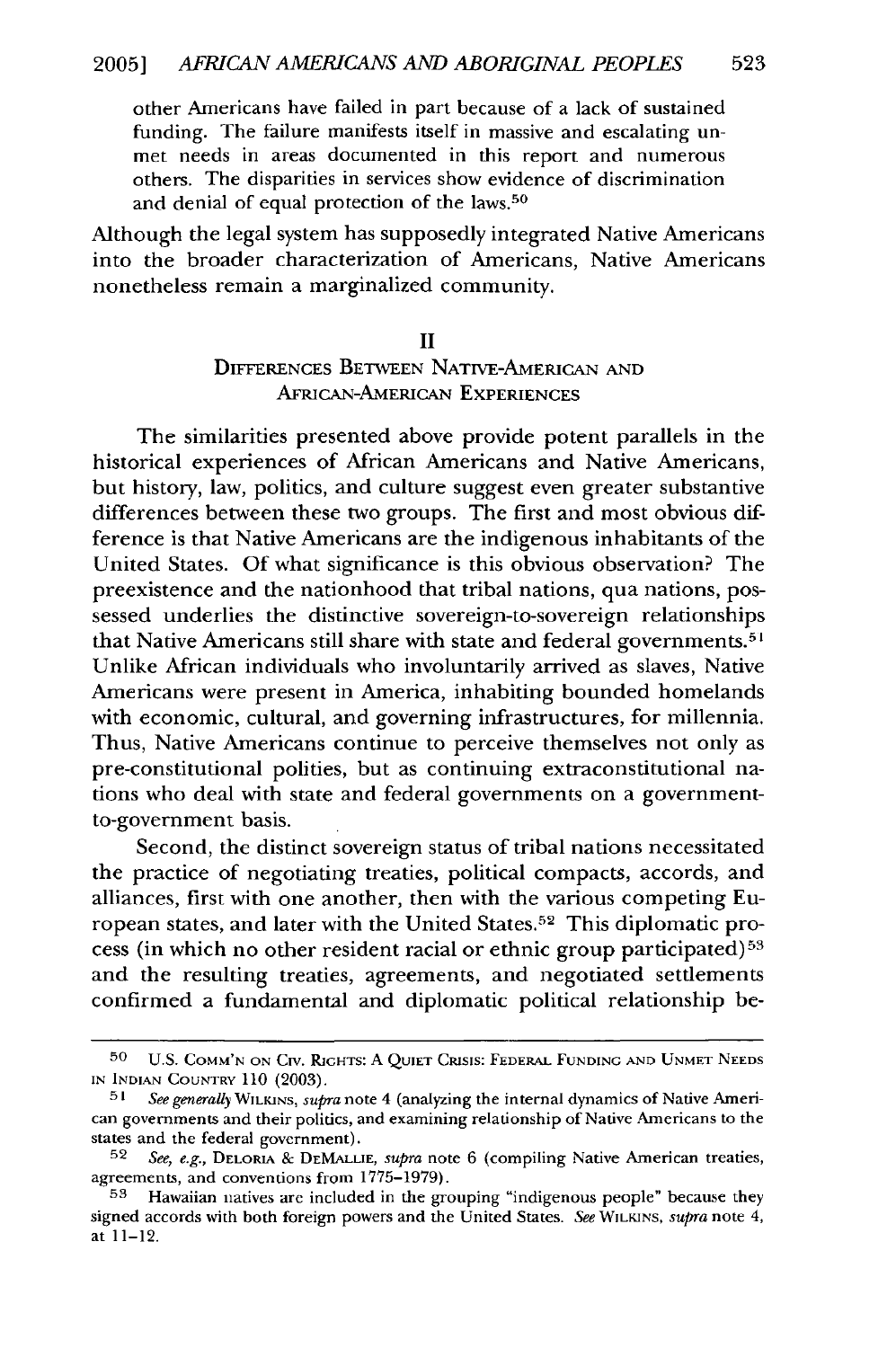tween Native Americans and the federal government, even if the diplomatic partners were not always of equal power.<sup>54</sup> Approximately 370 of these important contractual arrangements form the baseline parameters of the political relationship between Native-American tribes and the United States.<sup>55</sup> While these agreements remain legally valid, their enforcement by the federal courts and Congress has been problematic since the Indian Removal era of the 1830s. Many of these treaties involved substantial land cessions by tribal nations, containing articles that created the present-day set of Indian reservations.<sup>56</sup>

Because tribal nations are treaty-recognized sovereigns, indigenous rights are not based on, or generally subject to, U.S. Constitutional law.<sup>57</sup> As preexisting sovereigns, the Constitution does not protect tribal nations either because First Nations do not derive their inherent governmental powers from the federal or state governments.<sup>58</sup>

A third feature differentiating Native Americans from African Americans and other groups is the relevance and meaning of the trust doctrine.<sup>59</sup> While the federal government and tribal nations have rarely agreed upon the exact contours of the trust principle, President Clinton provided a fairly clear description of the federal perspective of this doctrine in a 1998 executive order: "The United States has a unique legal relationship with Indian tribal governments as set forth in the Constitution of the United States, treaties, statutes, Executive orders, and court decisions. Since the formation of the Union, the United States has recognized Indian tribes as domestic dependent nations under its protection."60 The President sought to assure Native-American nations that the federal government recognized their sovereign governmental status, which the federal government, as a separate though connected sovereign, is legally and morally bound to respect.<sup>61</sup> The hundreds of treaties and agreements guaranteeing Native-American tribes all the rights and resources not specifically ceded

**61 Se** *id.*

<sup>54</sup> *See id.* at 245-52.

**<sup>55</sup>** *See* **FRANCIS PAUL PRUCHA, AMERICAN INDIAN** TREATIES: THE HISTORY **OF A** POLITICAL ANOMALY app. B (1994) (containing a detailed list of the ratified U.S.-Indian treaties).

**<sup>56</sup> EIGHTEENTH ANNUAL** REPORT **OF THE** BUREAU OF AMERICAN **ETHNOLOGY** TO **THE** SEC-RETARY OF THE SMITHSONIAN INSTITUTION 1896-97, INDIAN LAND CESSIONS IN THE UNITED STATES, Part 2 (Charles C. Royce, comp. 1899) (compiling Native American land cessions from 1784-1894); *see* **PRUCHA,** *supra* note 55, at 103-04 (describing the "massive" land transfers from Native Americans to the federal government through treaty cessions).

**<sup>57</sup>** *See* Talton v. Mayes, 163 U.S. 376, 384 (1896).

*<sup>58</sup> Cf id.* at 384-85 (denying application of the Fifth Amendment's due process clause to the Cherokee Nation's grand jury proceedings).

**<sup>59</sup>** *See generally* DAVID E. **WILKINS** & *K.* TsANINA **LOMAWAIMA,** UNEVEN GROUND: AMERI-CAN INDIAN SOVEREIGNT AND FEDERAL LAw 64-97 (2001) (describing the nature and various conceptions of the **trust** doctrine).

**<sup>6</sup>o** Exec. Order No. 13,084, 63 Fed. Reg. 27,655 (May 14, 1998).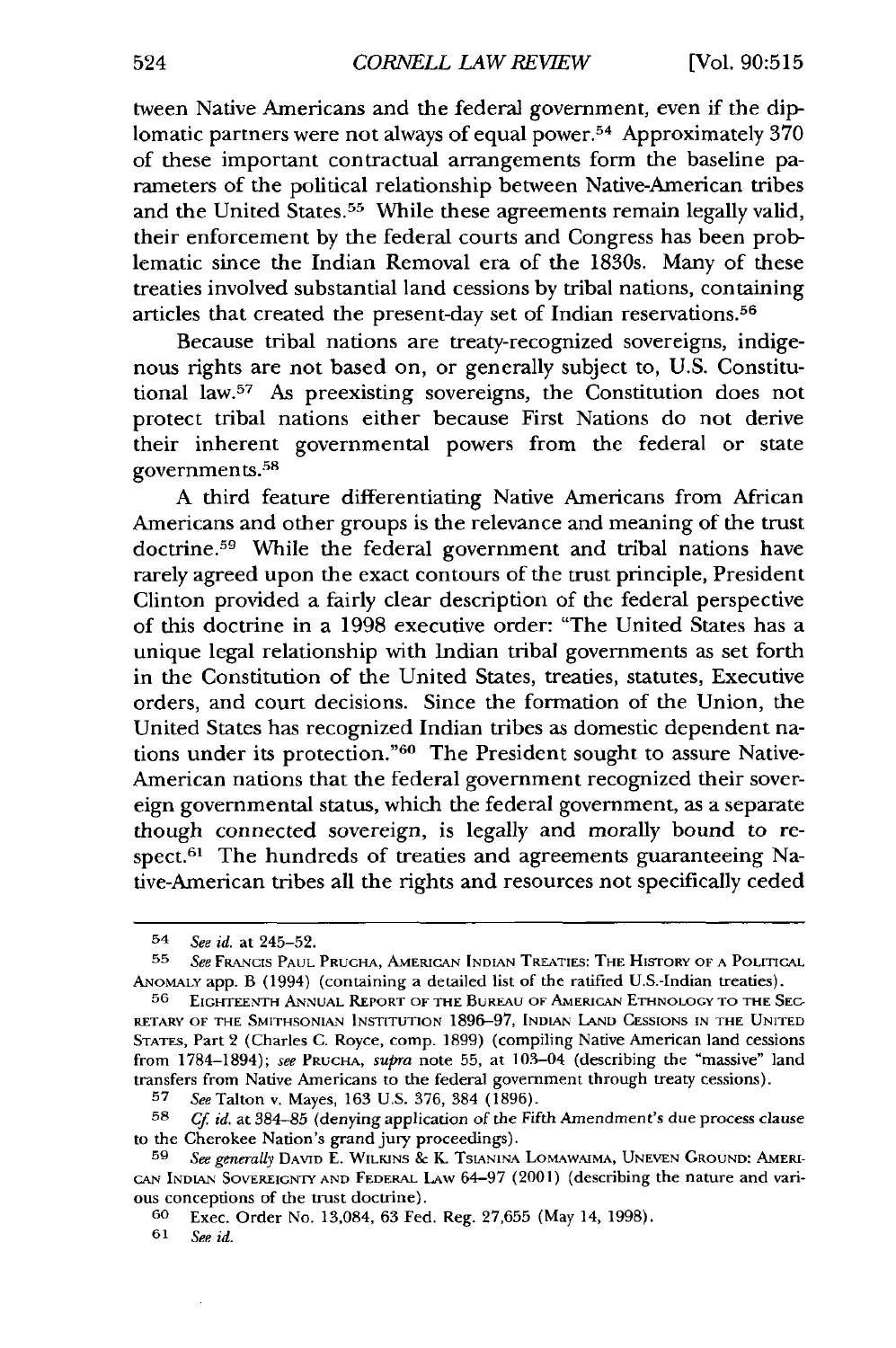away were contractual rights that the trust doctrine also protected. This doctrine constitutes the United States's legal and moral pledge to respect those reserved rights.<sup>62</sup>

More important, however, was the President's use of the phrase "under its [the United States's] protection."<sup>63</sup> This was a declaration that the United States has a protectorate obligation to support Native<br>Americans legally culturally economically and politically. The Americans legally, culturally, economically, and politically. phrase "trustee-beneficiary relationship" best describes this obligation-not "guardian-ward relationship," which for many years was the stereotypical view of the relationship between Native Americans and the United States.<sup>64</sup> As Vine Deloria notes:

[T]he "trust responsibility" of the federal government toward Indian tribes is mandated by the fact that Indians are extraconstitutional. No constitutional protections exist for Indians in either a tribal or an individual sense, and hence the need for special rules and regulations, special administrative discretionary authority, and special exemptions. This special body of law replaces the constitutional protections granted to other members of American society.<sup>65</sup>

A fourth concept, congressional plenary power, emphatically and profoundly distinguishes tribal nations from African Americansprobably more so than any other concept discussed in this Article.<sup>66</sup> In its broadest common-sense use, "plenary" means entire, unqualified, and absolute. <sup>67</sup>

The term, however, has developed several specific meanings with regard to federal Indian policy.68 First, plenary means *exclusive69* the Commerce Clause vests in Congress the *sole* authority to "regulate Commerce with foreign Nations, and among the several States, and with the Indian Tribes."70 The Framers believed that the power to engage in diplomacy and trade with tribal nations should rest with the legislative branch, not with the states, which had retained the right to deal with tribes in their proximity under the Articles of Confederation.<sup>71</sup> Second, and related to the first definition, plenary also means

68 *See* WILKINS & LomAWAimA, *supra* note 59, at 99.

<sup>62</sup> *See* WILKINS *&* LOMAWAIMA, *supra* note 59, at 67.

**<sup>63</sup>** Exec. Order No. 13,084, 63 Fed. Reg. 27,655 (May 14, 1998).

<sup>64</sup> *See* Felix S. Cohen, *Indian Wardship: The Twilight of a Myth, in* THE LEGAL CON-**SCIENCE: SELECTED** PAPERS OF FELIX S. COHEN 328-34 (1960) (distinguishing the terms "trusteeship" and "guardianship" based on the powers that are concomitant with the latter).

**<sup>65</sup>** Vine Deloria,Jr., *The Distinctive Status of Indian Rights, in* THE PLAINS INDIANS OF THE TWENTIETH **CENTURY** 237, 241 (Peter Iverson ed., 1985).

**<sup>66</sup>** *See* WILKINS & LOMAWAIMA, *supra* note 59, at 99 (describing the contradictory nature of plenary power doctrine's relationship to tribal sovereignty).

<sup>67</sup> THE RANDOM HOUSE DICTIONARY OF THE **ENGLISH** LANGUAGE 1486 (2d ed. 1987).

<sup>69</sup> *Id.*

**<sup>70</sup>** U.S. CONST. art. I, § 8, cl. 3.

<sup>71</sup> *See* WILKINS & LoMAWAIMA, *supra* note 59, at 198-99.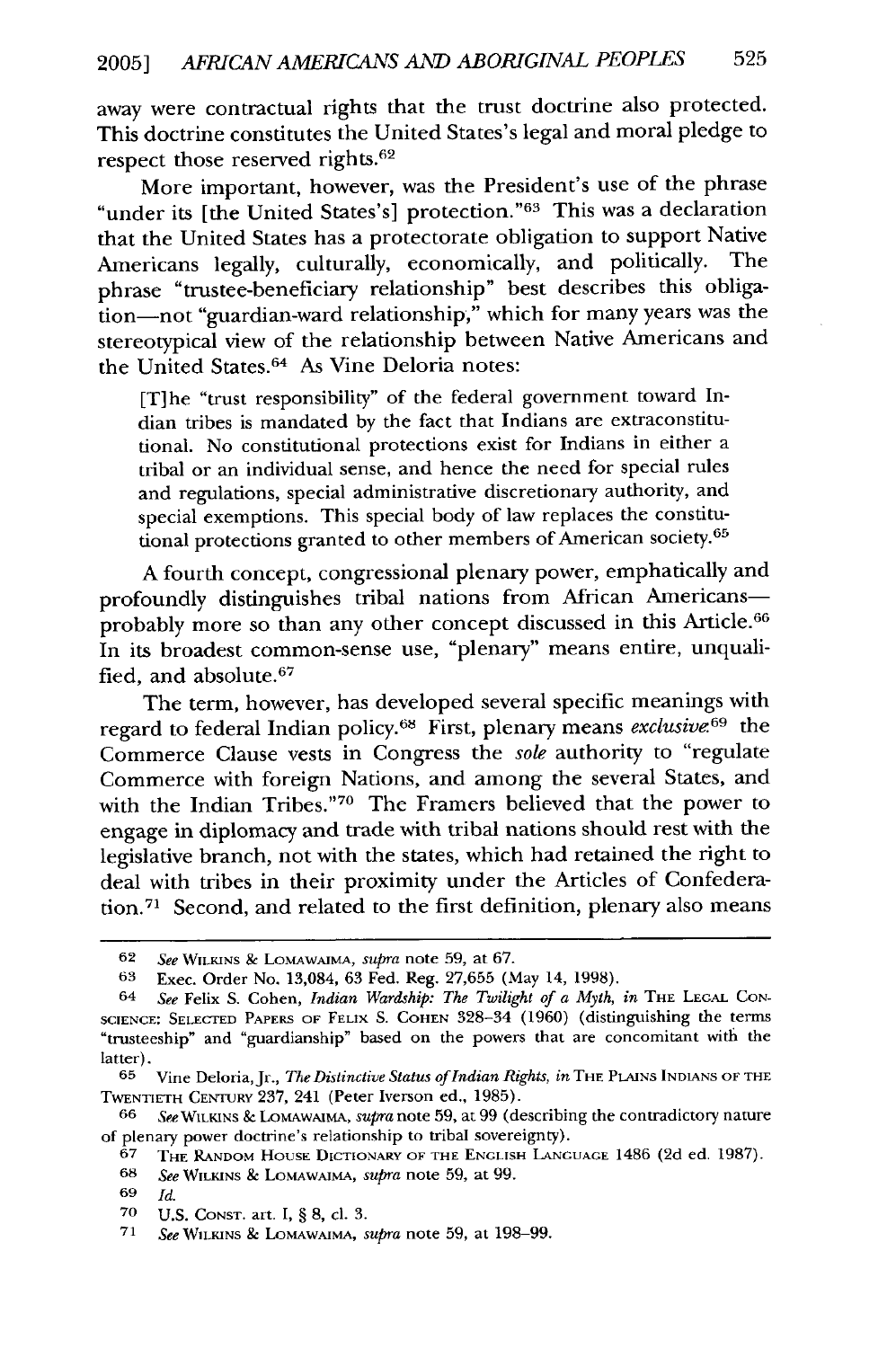*preemptive.*<sup>72</sup> That is, Congress may enact legislation effectively precluding state governments from acting in Indian-related matters.73 Finally, and most controversially (because this meaning lacks an explicit or implicit constitutional basis), plenary has come to mean *unlimited or virtually absolute power.74* This judicially constructed definition, first announced by the Supreme Court in *United States v. Kagama,* means that Congress has virtually boundless governmental authority and jurisdiction over tribal nations, their lands, and resources.<sup>75</sup>

In some important respects, the legal landscape that African Americans faced prior to the *Brown* decision embodied characteristics of plenary power. The Thirteenth, Fourteenth, and Fifteenth Amendments, however, provided some slight measure of protection for African Americans, whereas no such constitutional amendments have ever protected the rights of Native Americans.<sup>76</sup> Furthermore, despite the treaties-or perhaps because of the treaties-the federal government may invoke its self-proclaimed plenary power to quash, dramatically diminish, or reaffirm Native-American rights.<sup>77</sup> In 2004, for instance, the Supreme Court noted that "the Constitution grants Congress broad general powers to legislate in respect to Indian tribes, powers that we have consistently described as 'plenary and exclusive.'"78 Federal plenary power, when defined as unlimited and virtually absolute, is arguably constitutionally problematic, given that the United States is a democratic state that purports to adhere to the notion that absolute power cannot logically exist in a nation that follows the rule of law. Although the fact that Native Americans have had status as U.S. citizens since **192479** should also work to prohibit the exercise of federal plenary power over Indians, it has not.80

**<sup>77</sup>***See* United States v. Lara, 541 U.S. **-,** 124 S. Ct. 1628, 1634 (2004) ("Congress, with this Court's approval, has interpreted the Constitution's 'plenary' grants of power as authorizing it to enact legislation that both restricts and, in turn, relaxes those restrictions on tribal sovereign authority."); see also Lone Wolf v. Hitchcock, 187 U.S. 553, **566** (1903) (noting that Congress has the power to abrogate the provisions of an Indian treaty when justifying circumstances arise).

**78** *Lara,* 124 S. Ct. at 1633.

79 *See* Indian Citizenship Act ofJune 2, 1924, Pub. L. No. 68-175, 43 Stat. 253 (codified as amended at 8 U.S.C. § 1401 (2000)).

*80 See* Deloria, *supra* note **65,** at 243 ("'[C]itizenship is not incompatible with tribal existence or continued guardianship, and so may be conferred without completely emancipating the Indians or placing them beyond the reach of congressional regulations adopted for their protection.'" (quoting United States v. Nice, 241 U.S. 591, 598 (1916))).

<sup>72</sup> *Itd.* at 104-06.

**<sup>73</sup>** *Id.* at 104.

<sup>74</sup> *Id.* at 106-14.

**<sup>75</sup> 118** U.S. 375, 379-85 (1886).

**<sup>75</sup>** *See* VINE DELORIA, **JR.** *&* DAVID **E.** WILKINS, TRIBES, TREATIES, **AND** CONSTITUITIONAL TRIBULATIONS 140-50 (1999) (describing the inapplicability of these Amendments to the Native American population).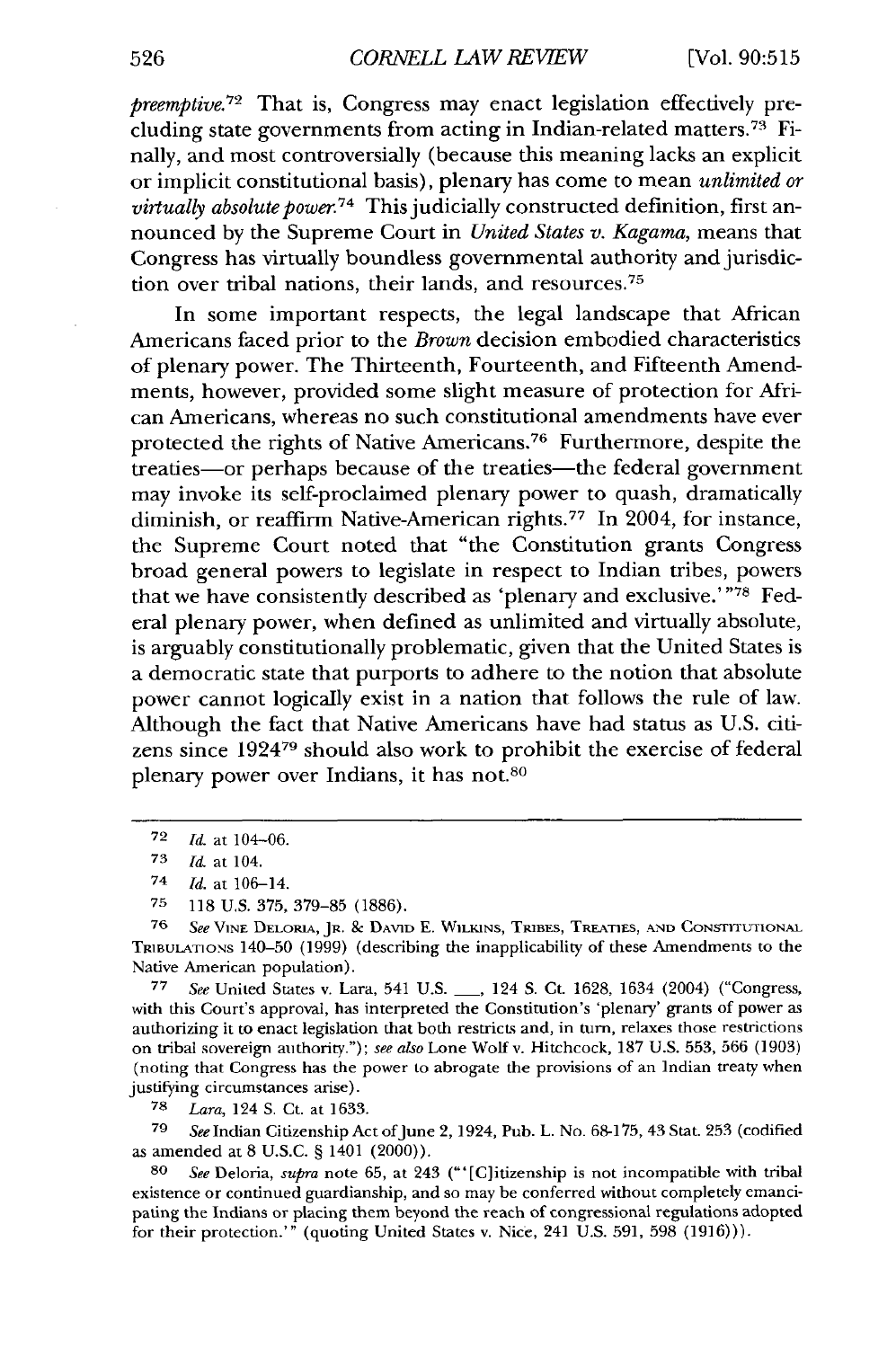Congress and the Supreme Court justify this treatment of Native Americans because tribal nations constitute separate political bodies, as exemplified by the treaty relationship, the trust doctrine, and the Commerce Clause.<sup>81</sup> This status as separate sovereigns permits tribal courts to prosecute nonmember Indians for crimes committed on Indian lands while federal courts may also prosecute the same individual for the same offense: the Double Jeopardy Clause is inapplicable as a defense because the accused is being tried by distinct political entities.82

Ironically, tribes' extraconstitutional and sovereign status also provides the federal government with the pretext to claim a virtually absolute power over First Nations because the Constitution is still generally inapplicable inside Indian lands.<sup>83</sup> Although individual Native Americans are now citizens of both the United States and their resident states, the Bill of Rights and other constitutional amendments only partially protect tribal members from both the federal and their tribal governments.<sup>84</sup> For instance, while the Fifteenth Amendment guarantees all persons, including Indians, the right to vote (provided that they meet the necessary qualifications), 85 the Fourteenth Amendment's due process and equal protection rights<sup>86</sup> are not guaranteed to Indians within Indian territory.87 In **1971,** the Tenth Circuit recognized this lack of protection in *Groundhog v. Keeler,88* noting that the Indian Bill of Rights of 196889 embraces neither of these components of the Fourteenth Amendment.<sup>90</sup> Furthermore, and perhaps even more importantly, the Tenth Circuit noted that there is no limitation

**<sup>81</sup>** *See Lara,* 124 S. Ct. at 1633 (recognizing that the Indian Commerce Clause and the Treaty Clause grant Congress the power to regulate the status of tribes who would otherwise maintain their own inherent tribal power as tribal sovereigns).

**<sup>82</sup>** *Id.* at 1639.

<sup>83</sup> SeeDELORIA & WILKINS, *supra* note 76, at 97 (1999) ("[F]ederal constitutional rights exist only when Indians are living off the reservation as American citizens  $\dots$ .").

<sup>84</sup> *See id.* at 138.

<sup>85</sup> *See* U.S. CONsT. amend. XV.

**<sup>86</sup>** *Id.* amend. XIV, § 1 ("[N]or shall any State deprive any person of life, liberty, or property, without due process of law, nor deny to any person ... the equal protection of the laws.").

**<sup>87</sup>** *See id.* at 148 ("[T]he Indian Citizenship Act qualifies Indians to exercise rights under the Fifteenth Amendment but does not provide them with the due-process and equal-protection rights of the Fourteenth Amendment.").

**<sup>88</sup>** 44 F.2d 674 (10th Cir. 1971).

**<sup>89</sup>** Pub. L. No. 90-284, Title II, § 201, 82 Stat. 77 (codified as amended at 25 U.S.C. §§ 1301-02 (2000)).

**<sup>90</sup>** *Id.* at 678, 681-82 (noting that "[t]he provisions of the Constitution of the United States have no application to Indian nations or their governments, except as they are expressly made so by the Constitution (the Commerce Clause), or **...** an Act of Congress," and that the legislative history to the Indian Bill of Rights precludes interpreting that provision to make the Due Process and Equal Protection Clauses of the Fourteenth Amendment applicable to tribal nations).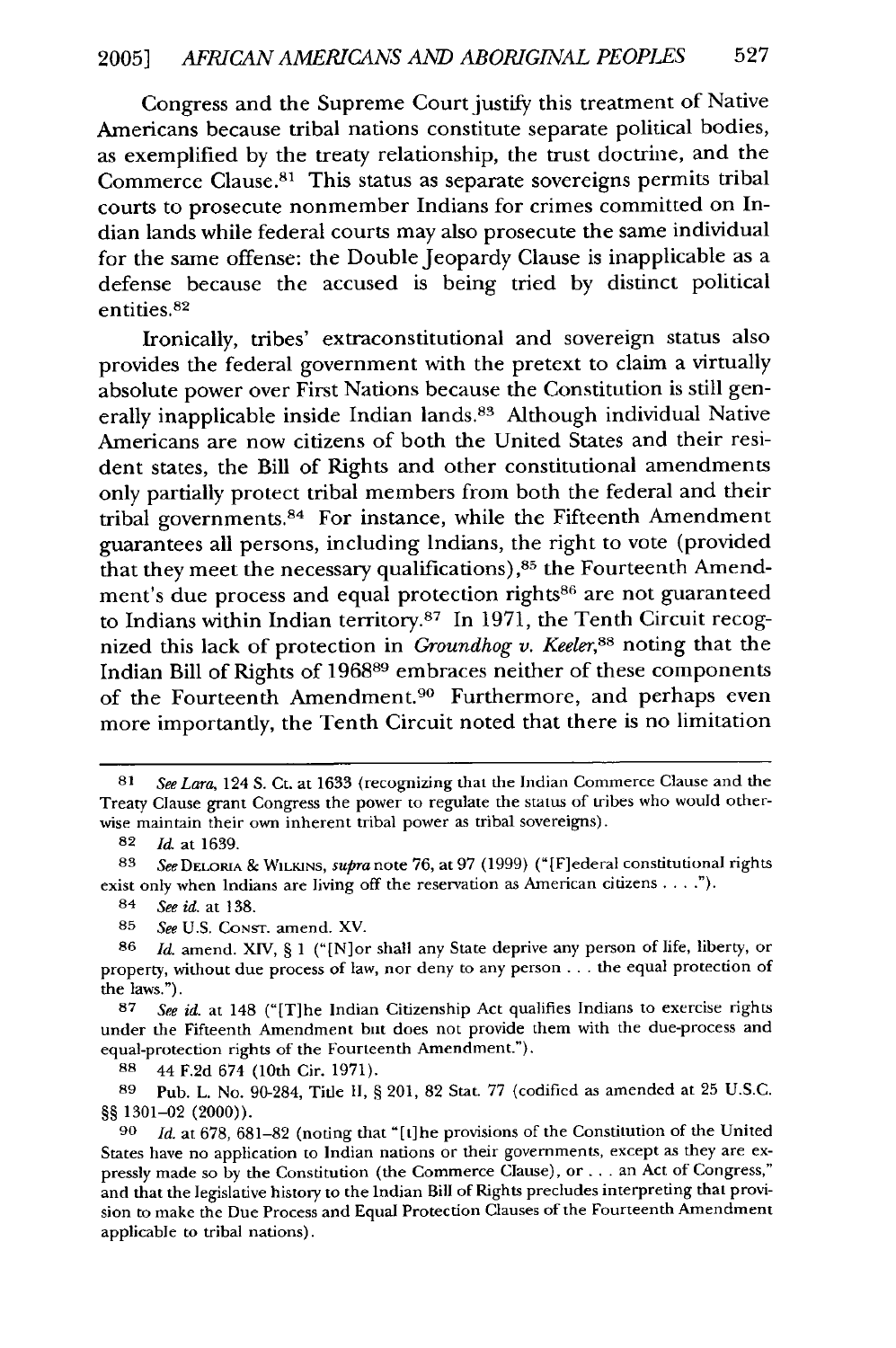on the power of Congress to enact legislation with respect to tribal nations.<sup>91</sup>

#### III

#### SPECIFIC INSTANCES OF DISPARATE TREATMENT

The doctrines and concepts discussed above provide a critical backdrop to examine specific examples where First Nations have been treated differently than African Americans. The infamous *Dred Scott v. Sandford&2* decision provides a powerful example. In *Dred Scott,* the Court denied Congress the power to prohibit slavery and held that African-American slaves-and even free African Americans-were not entiled to federal citizenship and thus did not have standing to sue in federal court.93 In so holding, Chief Justice Taney manipulated the status of blacks against Indians in a way that reduced African-American rights but, in dicta, affirmed tribal sovereignty:<sup>94</sup>

The situation of this [African-American] population was altogether unlike that of the Indian race. The latter, it is true, formed no part of the colonial communities, and never amalgamated with them in social connections or in government. But although they were uncivilized, they were yet a free and independent people, associated together in nations or tribes, and governed **by** their own laws. Many of these political communities were situated in territories to which the white race claimed the ultimate right of dominion. But that claim was acknowledged to be subject to the right of the Indians to occupy it as long as they thought proper, and neither the English nor colonial Governments claimed or exercised any dominion over the tribe or nation by whom it was occupied, nor claimed the right to the possession of the territory, until the tribe or nation consented to cede it. These Indian Governments were regarded and treated as foreign Governments, as much so as if an ocean had separated the red man from the white; and their freedom has constantly been acknowledged, from the time of the first emigration to the English colonies to the present day, by the different Governments which succeeded each other. Treaties have been negotiated with them, and their alliance sought for in war; and the people who compose these Indian political communities have always been treated as foreigners not living under our Government.<sup>95</sup>

This statement, however, should not be interpreted to imply that Chief Justice Taney was an advocate of Indian self-determination and tribal sovereignty. As evidenced by his earlier unanimous opinion in

**<sup>91</sup>** *Id.* at 678 ("[lit is well settled that Congress has exclusive and plenary power to enact legislation with respect to the Indian tribes.").

**<sup>92 60</sup>** U.S. (19 How.) 393 (1857).

**<sup>93</sup>** *Id.* at 452-54.

<sup>94</sup> *See id.* at 403-04.

**<sup>95</sup>** *Id.*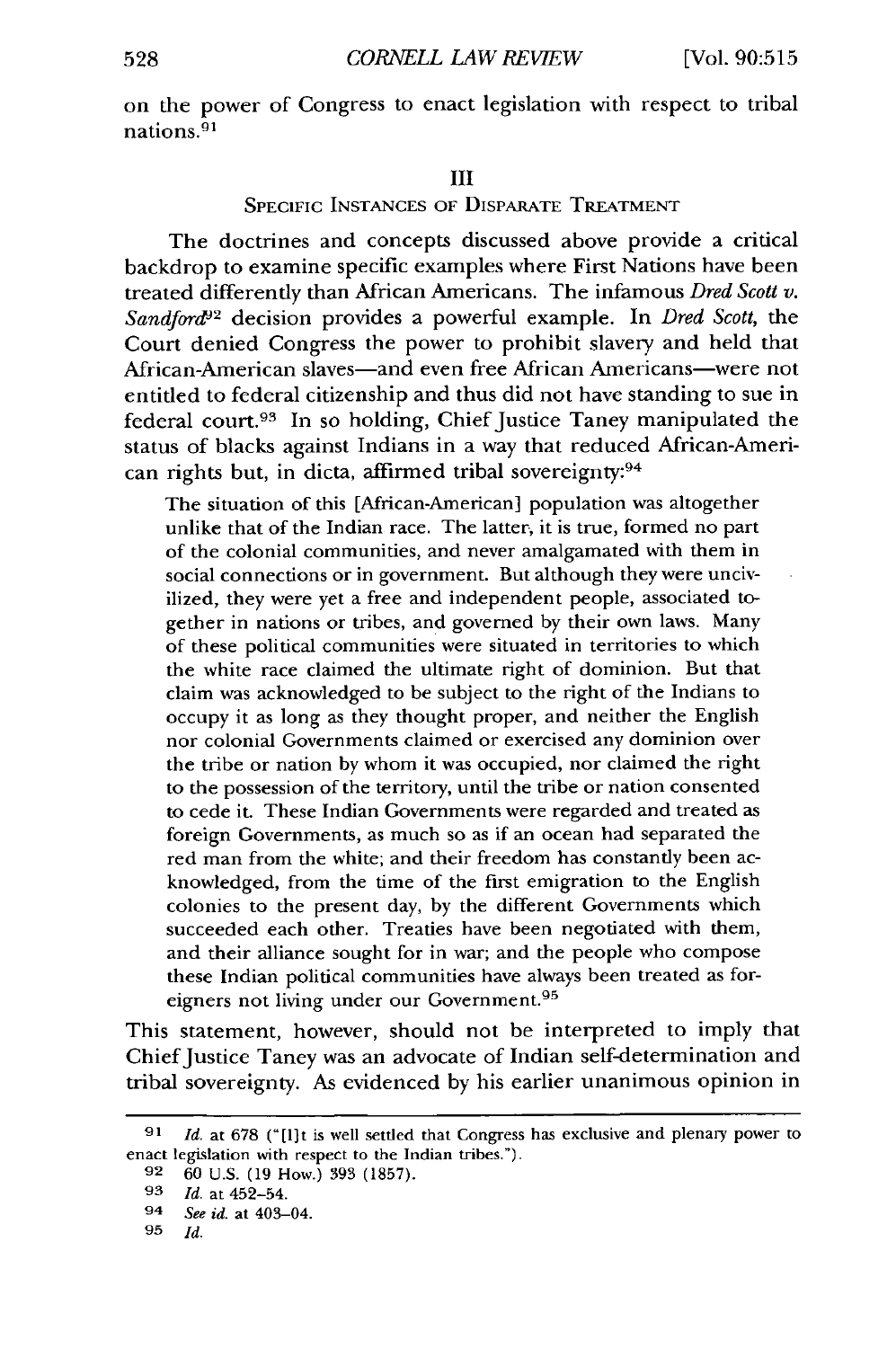writing for a unanimous Court in *United States v. Rogers*,<sup>96</sup> Chief Justice Taney declared that:

The country [Cherokee lands] in which the crime is charged to have been committed is a part of the territory of the United States, and not within the limits of any particular State. It is true that it is occupied by the tribe of Cherokee Indians. But it has been assigned to them by the United States, as a place of domicile for the tribe, and they hold and occupy it with the assent of the United States, and under their authority. The native tribes who were found on this continent at the time of its discovery have never been acknowledged or treated as independent nations by the European governments, nor regarded as the owners of the territories they respectively occupied. On the contrary, the whole continent was divided and parcelled out, and granted by the governments of Europe as if it had been vacant and unoccupied land, and the Indians continually held to be, and treated as, subject to their dominion and control.<sup>97</sup>

Which of these contradictory statements provides a more accurate depiction of Native-American status, land title, and tribal-federal relations? Chief Justice Taney's attitude towards Indian nations is more clearly evident in his statement in *Rogers.* The positive characterization of tribal status articulated in *Dred Scott,* while historically accurate, seems to be merely a rhetorical ploy used to diminish the human and civil rights of African Americans. Furthermore, because it appeared only in dicta, this characterization lacked any force of law.98

A second equally powerful contrast between Native-American and African-American status arose in 1896. In this year, the Supreme Court handed down its devastating *Plessy v. Ferguson99* ruling, establishing the "separate but equal" doctrine and sanctioning 'Jim Crow laws."<sup>100</sup> On the same day and by an identical eight-to-one majority (with Justice Harlan dissenting in both cases), the Court held in *Talton v. Mayes*<sup>101</sup> that the Fifth Amendment did not apply to tribes, reasoning that their sovereignty existed prior to the Constitution and therefore depended upon the will of the Cherokee people and not the will of the American public.<sup>102</sup> Decisions like *Talton* recognized and affirmed the ongoing political sovereignty of tribal nations.

A third contrast between Native Americans and African Americans arose in 1903, the year in which W.E.B. Du Bois's novel the *Souls*

- **101** 163 U.S. 376 (1896).
- 102 *Id.* at 376, 384-85.

**<sup>96</sup>** 45 U.S. (4 How.) 567 (1846).

**<sup>97</sup>** *Id.* at 571-72.

**<sup>98</sup>** *See Dred Scott,* 60 U.S. (19 How.) at 403-04.

**<sup>99</sup>** 163 U.S. 537 (1896).

**<sup>100</sup>** *See id.* at 551-52.